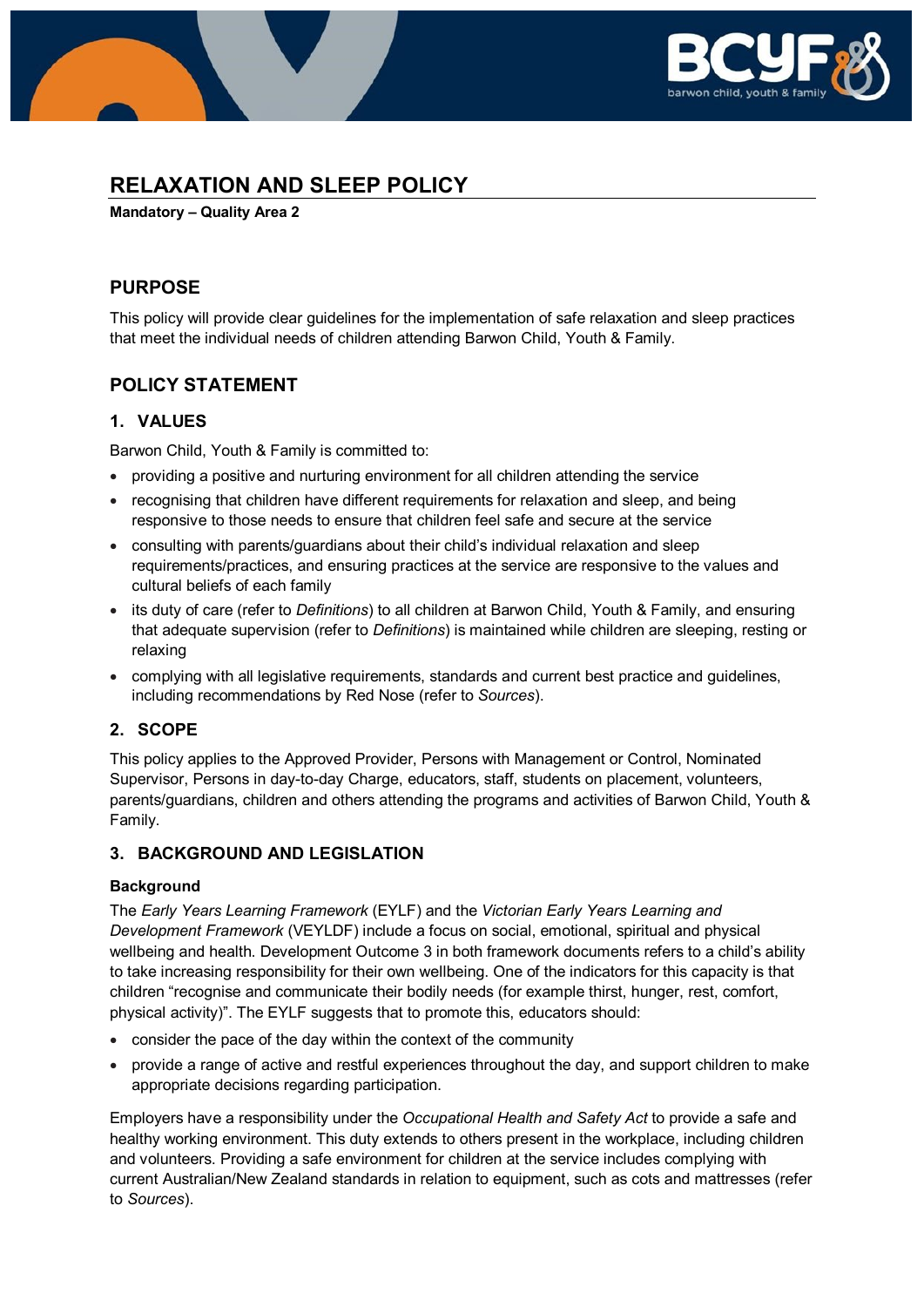#### **Legislation and standards**

Relevant legislation and standards include but are not limited to:

- *Australian Consumer Law and Fair Trading Act 2012*
- *Australian Consumer Law and Fair Trading Regulations 2012*
- Australian/New Zealand Standard Cots for household use Safety Requirements (AS/NZS 2172:2010)
- Australian/New Zealand Standard Cots for day nursery, hospital and institutional use Safety Requirements (AS/NZS 2130:1998)
- *Education and Care Services National Law Act 2010*
- *Education and Care Services National Regulations 2011*
- *National Quality Standard*, Quality Area 2: Children's Health and Safety
- *Occupational Health and Safety Act 2004*

### **4. DEFINITIONS**

The terms defined in this section relate specifically to this policy. For commonly used terms e.g. Approved Provider, Nominated Supervisor, Regulatory Authority etc. refer to the *General Definitions* section of this manual.

**Adequate supervision:** (In relation to this policy) entails all children (individuals and groups) in all areas of the service, being in sight and/or hearing of an educator at all times including during toileting, sleep, rest and transition routines. Services are required to comply with the legislative requirements for educator-to-child ratios at all times. Supervision contributes to protecting children from hazards that may emerge in play, including hazards created by the equipment used.

Adequate supervision refers to constant, active and diligent supervision of every child at the service. Adequate supervision requires that educators are always in a position to observe each child, respond to individual needs, and immediately intervene if necessary. Variables affecting supervision levels include:

- number, age and abilities of children
- number and positioning of educators
- current activity of each child
- areas in which the children are engaged in an activity (visibility and accessibility)
- developmental profile of each child and of the group of children
- experience, knowledge and skill of each educator
- need for educators to move between areas (effective communication strategies).

**Duty of care:** A common law concept that refers to the responsibilities of organisations to provide people with an adequate level of protection against harm and all reasonable foreseeable risk of injury.

**Red Nose:** (formerly SIDS and Kids), the recognised national authority on safe sleeping practices for infants and children (refer to *Sources)*

**Relaxation/rest:** A period of inactivity, solitude, calmness or tranquillity.

**SIDS (Sudden Infant Death Syndrome):** The unexpected and unexplained death of an infant, usually occurring during sleep.

### **5. SOURCES AND RELATED POLICIES**

#### **Sources**

• Australian/New Zealand Standards: (at the time of printing) the current relevant standards are: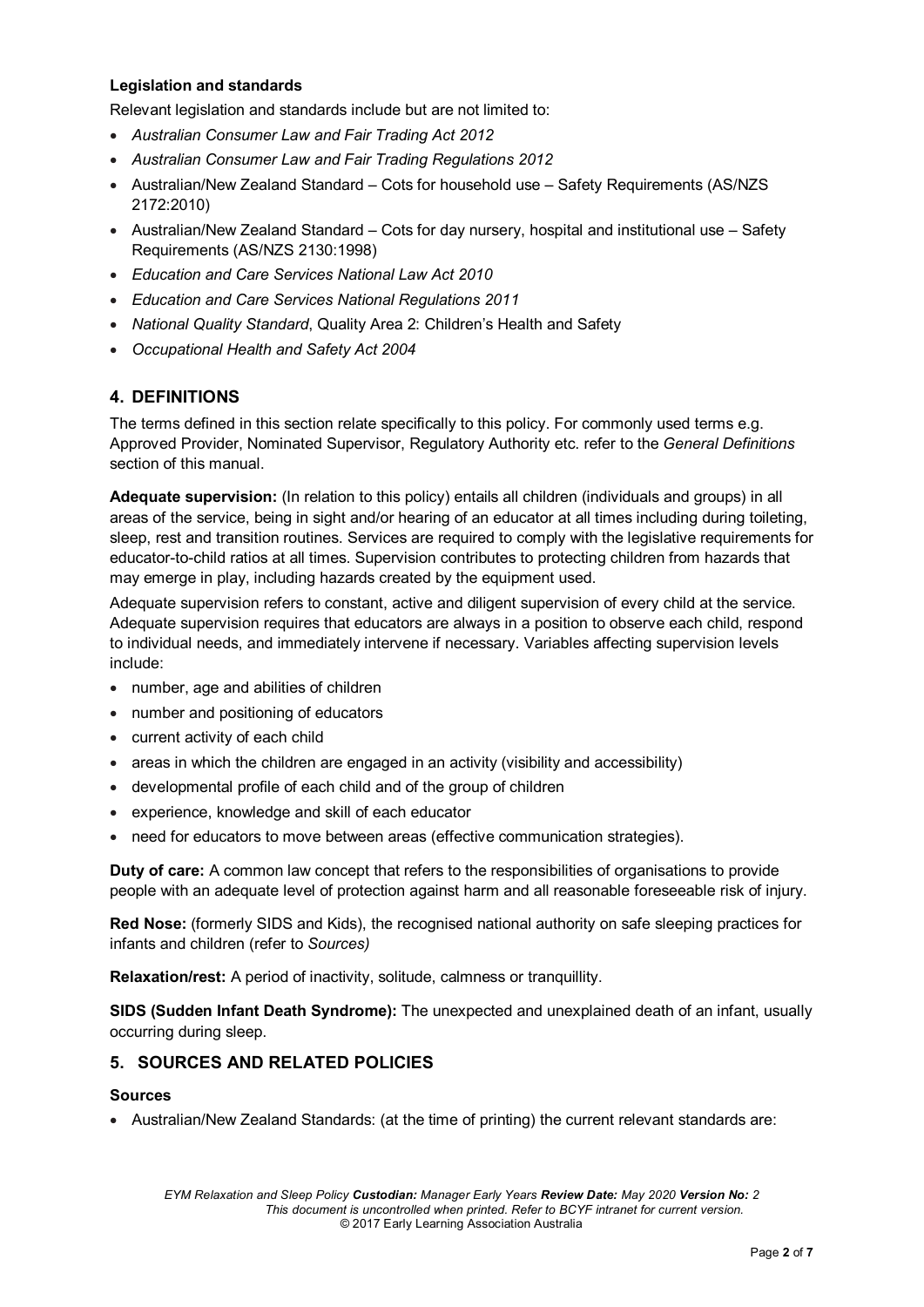- − Australian/New Zealand Standard Cots for household use Safety Requirements (AS/NZS 2172:2010), and
- − Australian/New Zealand Standard Cots for day nursery, hospital and institutional use Safety Requirements (AS/NZS 2130:1998)

Current standards are available on the SAI Global website at: [www.saiglobal.com](http://www.saiglobal.com/)

- *Belonging, Being & Becoming – The Early Years Learning Framework for Australia* (EYLF): <https://www.education.gov.au/>
- Grow and Thrive, *Sleep,* volume 2 number 1, February 2013, Centre for Community Child Health: <https://www.rch.org.au/home/>
- Product safety: a quide for businesses and legal practitioners: https://www.consumer.vic.gov.au/
- Red Nose: Evidence-based information and advice about safe sleeping practices across ages and stages at<https://rednose.com.au/>
- WorkSafe Victoria, *Children's services – occupational health and safety compliance kit*: <https://www.worksafe.vic.gov.au/>
- *Victorian Early Years Learning and Development Framework* (VEYLDF): <http://www.education.vic.gov.au/Pages/default.aspx>

#### **Service policies**

- *Child Safe Environment Policy*
- *Hygiene Policy*
- *Incident, Injury, Trauma and Illness Policy*
- *Interactions with Children Policy*
- *Occupational Health and Safety Policy*
- *Supervision of Children Policy*

### **PROCEDURES**

#### **The Approved Provider is responsible for:**

- taking reasonable steps to ensure the sleep/rest needs of children at the service are met, with regard to the age of children, developmental stages and individual needs (Regulation 81(1))
- regularly reviewing practices to ensure compliance with the recommendations of Red Nose in relation to safe sleeping practices for children (refer to *Sources*)
- providing information and training to ensure staff are kept informed of changing practices in relation to safe sleep practices for children
- ensuring parents/guardians are consulted about appropriate relaxation and sleep practices for their child
- protecting children from hazards and harm (Section 167)
- ensuring cots provided at the service comply with the most current Australian/New Zealand Standards (refer to *Sources* and Attachment 1 – Cots)
- ensuring that hammocks, prams and strollers are not used to settle children to sleep
- consulting with staff in relation to OHS issues when purchasing new equipment for the service
- ensuring compliance with WorkSafe Victoria's *Children's services – occupational health and safety compliance kit* (refer to *Sources*), including in relation to staff lifting children into and out of cots
- ensuring adequate supervision of children at the service at all times, including during relaxation and sleep
- ensuring that rooms used for sleep and relaxation are well ventilated
- ensuring that there is adequate space to store bedding in a hygienic manner (refer to *Hygiene Policy*).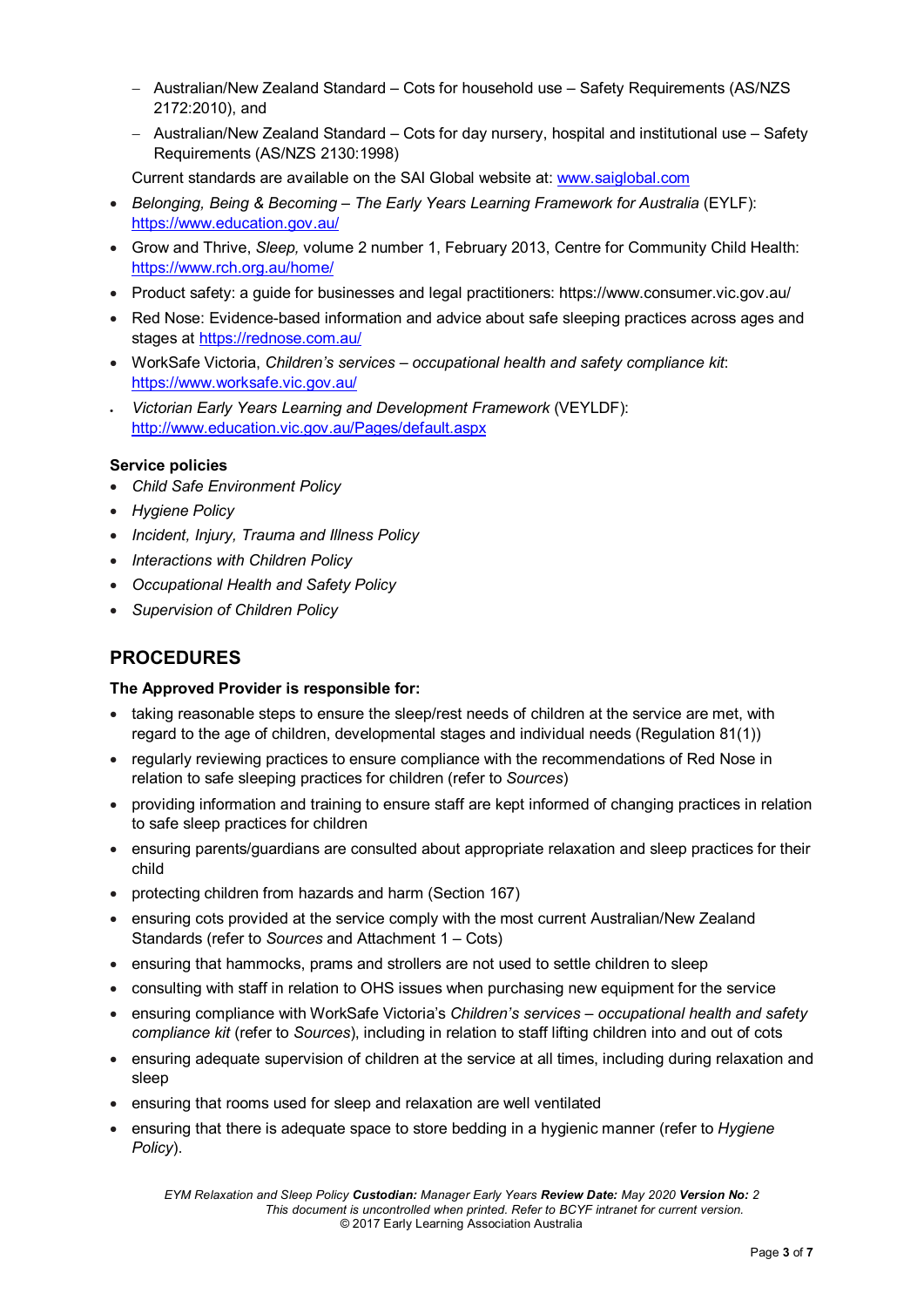#### **The Nominated Supervisor is responsible for:**

- taking reasonable steps to ensure the sleep/rest needs of children at the service are met with regard to the age of children, developmental stages and individual needs (Regulation 81(2))
- ensuring the educational program provides opportunities for each child to sleep, rest or engage in appropriate quiet play activities, as required
- protecting children from hazards and harm (Section 167)
- removing any hazards identified in the child's resting or sleeping environment and informing the Approved Provider, as soon as is practicable
- ensuring all staff and educators comply with the recommendations of Red Nose in relation to safe sleeping practices for children (refer to *Sources*)
- educating families about evidence-based safe sleeping practices
- assessing whether there are exceptional circumstances for alternative practices where family beliefs conflict with current recommended evidence-based guidelines for safe sleeping practices, seek written support from a professional and develop a risk management plan
- ensuring all staff and educators comply with WorkSafe Victoria's *Children's services – occupational health and safety compliance kit* (refer to *Sources*) in relation to lifting children into and out of cots
- ensuring adequate supervision of children at the service at all times, including during relaxation and sleep
- storing items such as bedding in a hygienic manner to prevent cross-contamination (refer to *Hygiene Policy*).

#### **Educators and other staff are responsible for:**

- providing each child with appropriate opportunities for relaxation and sleep according to their needs
- complying with the recommendations of Red Nose in relation to safe sleeping practices for children (refer to *Sources*)
- developing relaxation and sleep practices that are responsive to:
	- − the individual needs of children at the service
	- − parenting beliefs, values, practices and requirements
	- − the length of time each child spends at the service
	- − circumstance or events occurring at a child's home
	- − consistency of practice between home and the service
	- − a child's general health and wellbeing
	- − the physical environment, including room temperature, lighting, airflow and noise levels
- educating families about evidence-based safe sleeping practices
- implementing the documented sleep regime and risk management strategies where in exceptional circumstances family beliefs conflict with current recommended evidence-based guidelines for safe sleeping practices
- minimising distress or discomfort for the children in their care
- ensuring that resting and sleeping practices are not used as a behaviour guidance strategy (refer to *Interactions with Children Policy*)
- providing a range of opportunities for relaxation throughout the day
- complying with WorkSafe Victoria's *Children's services – occupational health and safety compliance kit* (refer to *Sources*), including in relation to lifting children into and out of cots
- providing input in relation to OHS issues when new equipment is purchased for the service
- conducting regular safety checks of equipment used for sleeping/resting, such as cots and mattresses
- removing any hazards identified in the child's resting or sleeping environment and informing the Nominated Supervisor or Approved Provider, as soon as is practicable

*EYM Relaxation and Sleep Policy Custodian: Manager Early Years Review Date: May 2020 Version No: 2 This document is uncontrolled when printed. Refer to BCYF intranet for current version.* © 2017 Early Learning Association Australia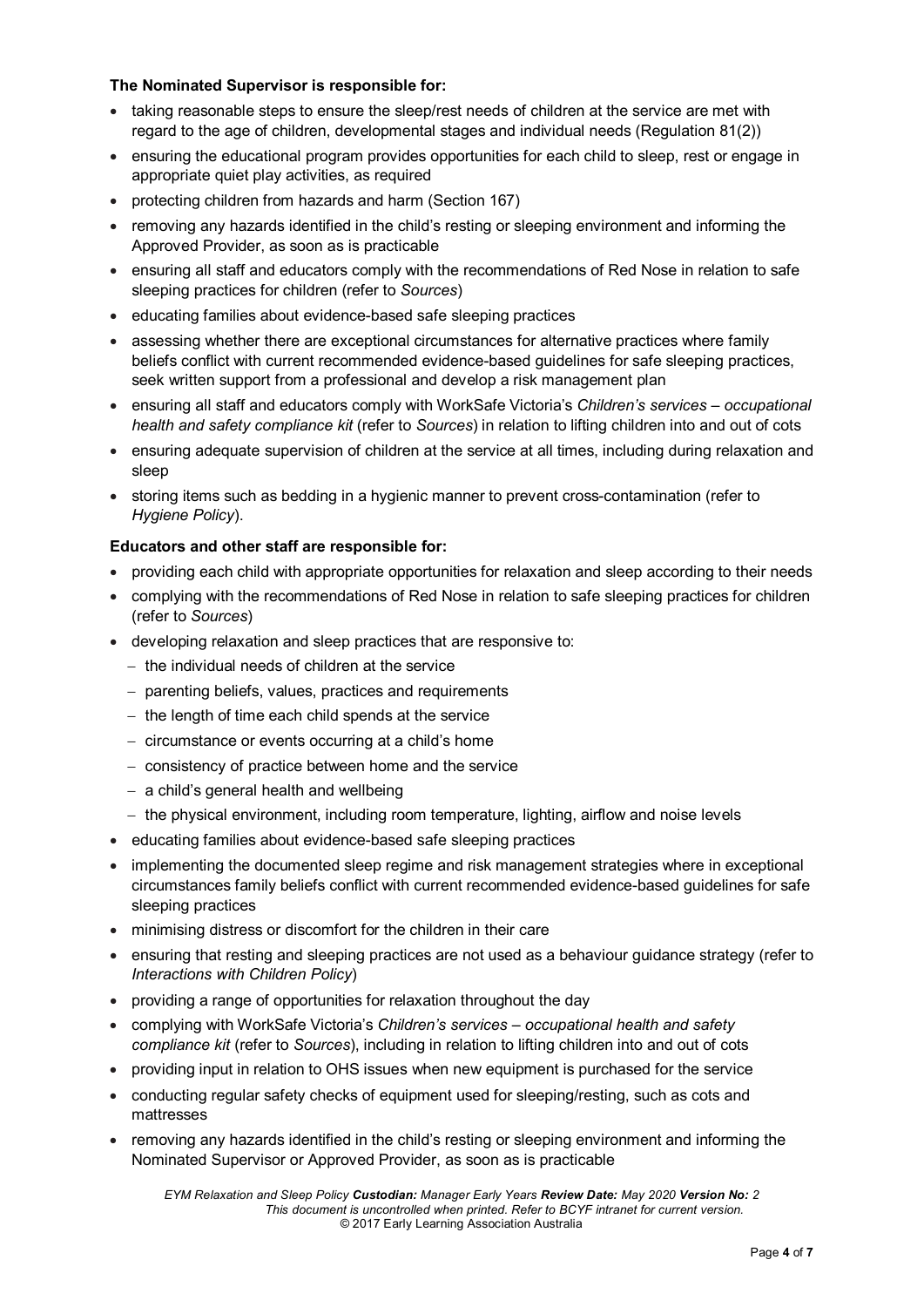- ensuring that any hanging cords, mobiles, curtains and blinds are inaccessible to children who are resting or sleeping
- providing adequate supervision (refer to *Definitions*) of all children, including during sleep, rest and relaxation
- supervising children displaying symptoms of illness closely, especially when resting or sleeping (refer to *Incident, Injury, Trauma and Illness Policy*)
- ensuring that artificial heating, such as heat bags and hot-water bottles, is not used to provide warmth
- ensuring that each child has their own bed linen, and that the *Hygiene Policy* and procedures are implemented for the cleaning and storage of cots, mattresses and linen
- documenting and communicating children's rest and sleep times to co-workers during shift changes
- providing information to families about the service's relaxation and sleep practices
- developing communication strategies to inform parents/guardians about their child's rest and sleep patterns, including times and length of sleep
- encouraging children's independence, and assisting children with dressing as needed.

#### **Parents/guardians are responsible for:**

- discussing their child's relaxation and sleep requirements and practices prior to commencing at the service, and when these requirements change
- providing information on the child's enrolment form if the child requires special items while resting or sleeping e.g. a comforter or soft toy
- providing a written medical report if their baby/child is not to be placed on their back during sleep. Parents/guardians must communicate alternative resting practices to staff.

#### **Volunteers and students, while at the service, are responsible for following this policy and its procedures.**

### **EVALUATION**

In order to assess whether the values and purposes of the policy have been achieved, the Approved Provider will:

- regularly seek feedback from everyone affected by the policy regarding its effectiveness
- monitor the implementation, compliance, complaints and incidents in relation to this policy
- keep the policy up to date with current legislation, research, policy and best practice
- revise the policy and procedures as part of the service's policy review cycle, or as required
- notify parents/guardians at least 14 days before making any changes to this policy or its procedures unless a lesser period is necessary because of a risk.

### **ATTACHMENTS**

• Attachment 1: Cots

### **AUTHORISATION/DOCUMENT HISTORY**

This policy was initially adopted by the Approved Provider of Glastonbury Community Services (now Barwon, Child Youth & Family) education and care services on 7 October 2013.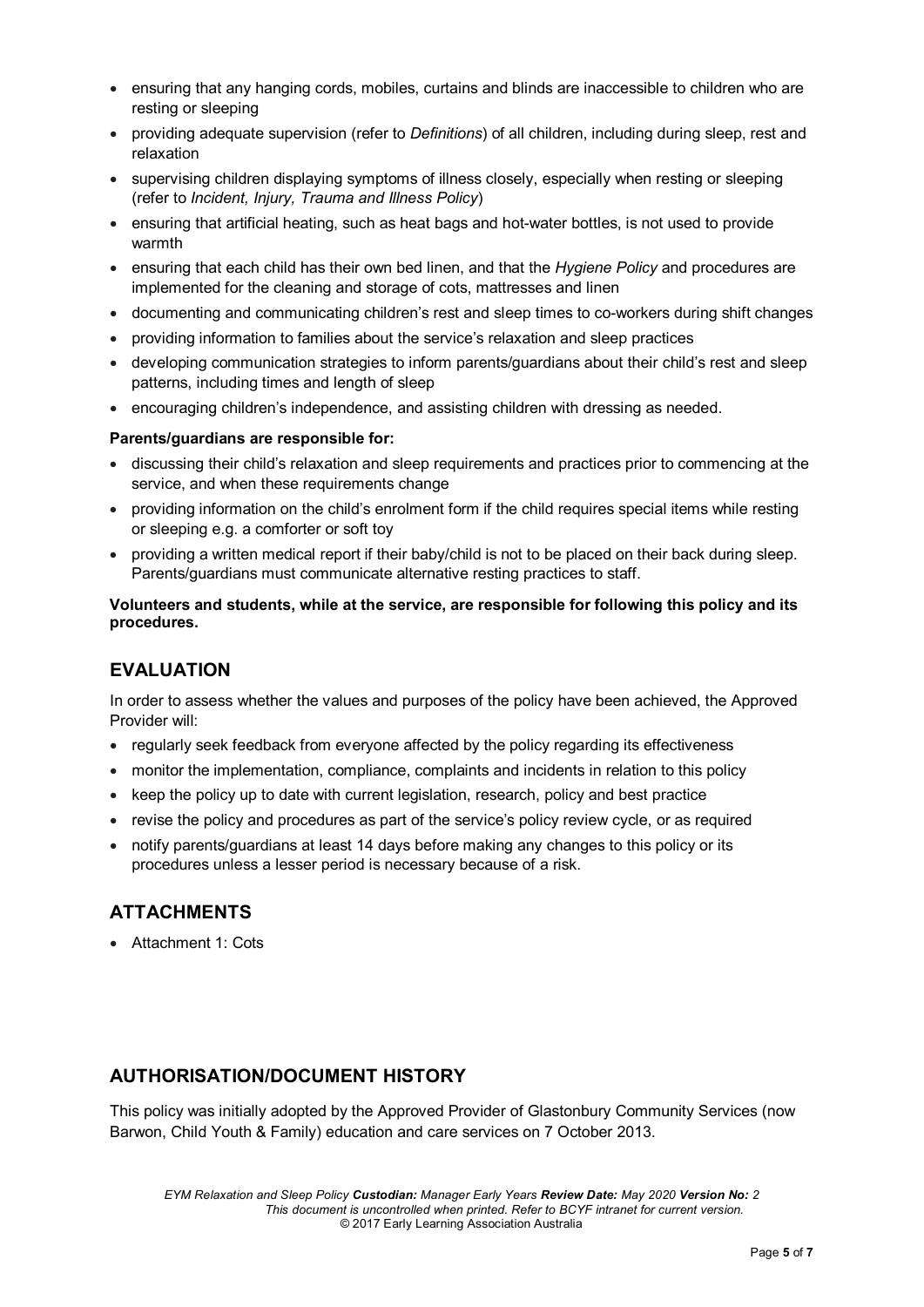| <b>Version</b><br><b>Number</b> | <b>Approval Date</b>                      | <b>Approved By</b>                                     | <b>Brief Description</b>                                                      |
|---------------------------------|-------------------------------------------|--------------------------------------------------------|-------------------------------------------------------------------------------|
| V1                              | April 2016                                | Executive<br>Director Client<br><b>Services</b>        | Glastonbury Community Services policy reviewed and<br>reformatted under BCYF. |
| V2                              | May 2018                                  | Executive<br><b>Director Client</b><br><b>Services</b> | Policy reviewed against the National Quality Framework                        |
| <b>Author</b>                   | Manager Early Years                       |                                                        |                                                                               |
| <b>Reviewer</b>                 | <b>Executive Director Client Services</b> |                                                        |                                                                               |

# **REVIEW DATE: MAY 2020**